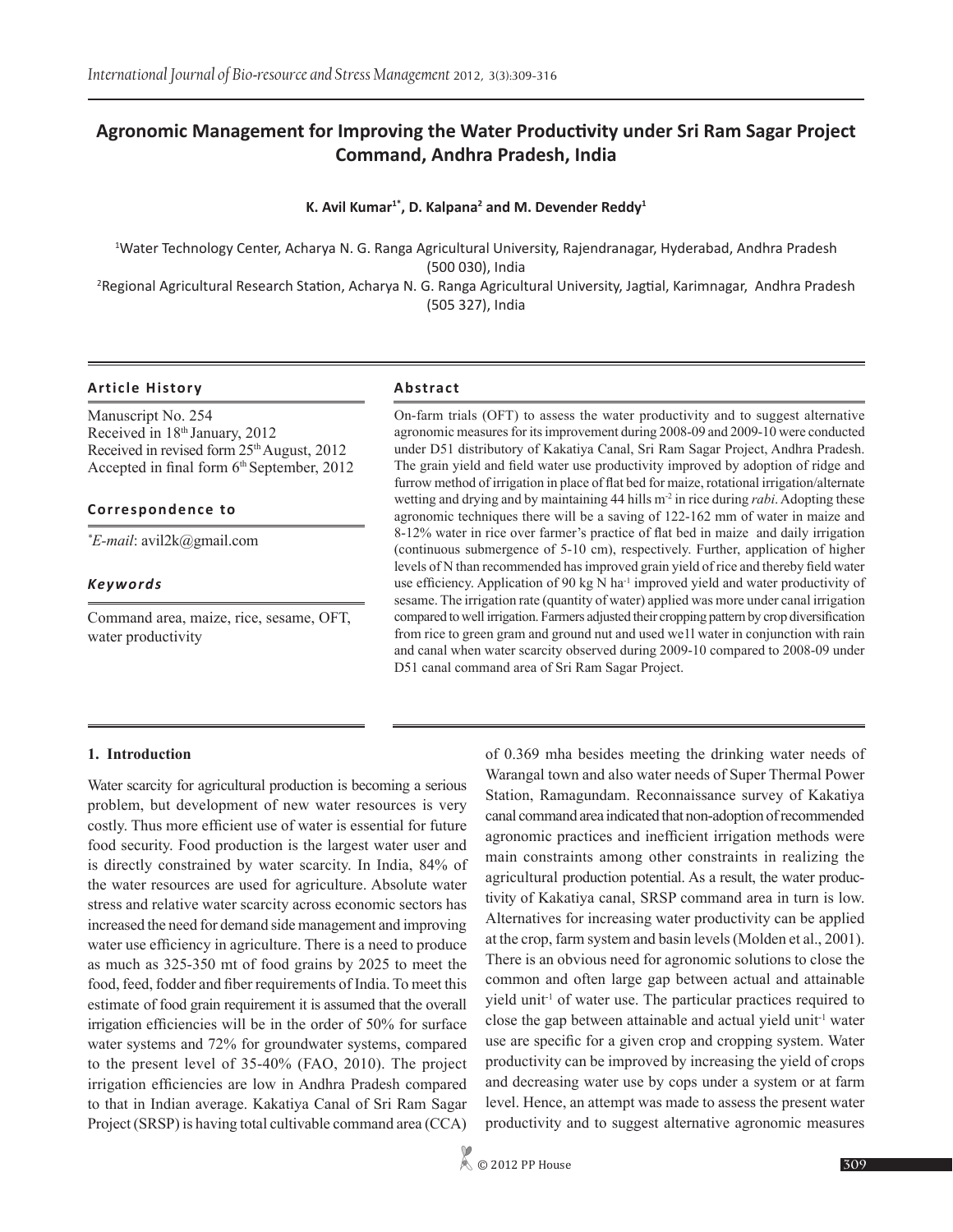for its improvement during 2008-09 and 2009-10 under canal commands of SRSP, Andhra Pradesh.

## **2. Material and Methods**

# *2.1. Study area*

Based on the survey, the command area of 2R-2R minor of D51 distributory, Kakatiya canal, SRSP at Mythapur village, Raikal mandal of Karimnagar District (Figure 1) was selected to assess the present water productivity and for carrying out on-farm trials on agronomic measures for its improvement during 2008-09 and 2009-10. The 2R-2R minor takes off at 4.7 km away from the off take of 2R minor and runs over a distance of 0.882 km, irrigating an area of 43.2 ha (Figure 2). The size of the inlet structure is 300 mm with a discharge capacity of 0.04 Cubic meters second-1. There are two pipes on this minor to irrigate the study area.

Soils were mostly red sandy loams of shallow depth, light textured (red sandy loams) with high infiltration rate and hydraulic conductivity, low water holding capacity, low to medium organic carbon, low in available N (130-180 kg ha<sup>-1</sup>), medium to high in P (28-76 kg ha<sup>-1</sup>) and K (169-421 kg ha<sup>-1</sup>). Prevailing farming situation in the study area was canal irrigation and canal supported by well irrigation. There were 24 open wells but no bore wells in the pilot area. The depth of wells ranges from 5.8 to 8 m and shape of wells was either square or rectangular. Each well commands an area of 1.2 ha during rainy season and 0.3 ha during *rabi*/summer season. Rice is the predominant crop followed by maize, turmeric and groundnut. Normal rainfall of Raikal mandal (study area) was 909 mm. Most of the rainfall (80%) received during south-west monsoon period and little rainfall received during rest of the period. Generally, south-west monsoon establishes during last week of June and length of growing period ranges from 100 to 110 days. The monsoon was weak in the month of September, during which dry spells of 1-3 weeks may occur. Thereafter occasional showers occur during north-east monsoon period.

# 2.2. *On-farm trials (OFT)*

OFT on ridge and furrow method of sowing for maize, rotational irrigation to rice, plant stand influence on rice, effect of nitrogen levels on rice and sesame were conducted during 2008-09 and 2009-10 as detailed below.

# *2.2.1. Maize*

OFT were conducted on farmers' fields on ridge and furrow method of sowing for maize in an area of 1.65 and 0.9 ha and



Figure 1: Map of Sri Ram Sagar Project, Kakatiya canal command area and D51 distributory

to study the amount of water applied to maize during *rabi* to study water use efficiency of maize under well and canal irrigation in an area of one ha. The crop was sown during first week of November and harvested during second fortnight of March in both years. Effective rainfall was 35.5 mm estimated by CRIWAR model out of total rainfall of 37.2 mm during crop growth period during 2009-10 and there was no rainfall during 2008-09. The crop was fertilized with 22 kg N and 60 kg  $P_2O_5$ 

as basal in the form of di-ammonium phosphate (DAP) and the crop was top dressed twice with 57 kg N ha<sup>-1</sup> each time at knee height and tasseling stages. Hand weeding at 20 days after sowing (DAS) and earthing up at 35 DAS was carried out in addition to pre-emergence application of atrazine  $\omega$  1 kg ai ha<sup>-1</sup> 2 DAS. The crop was harvested at maturity.



OFT was conducted on rotational irrigation to rice in an area of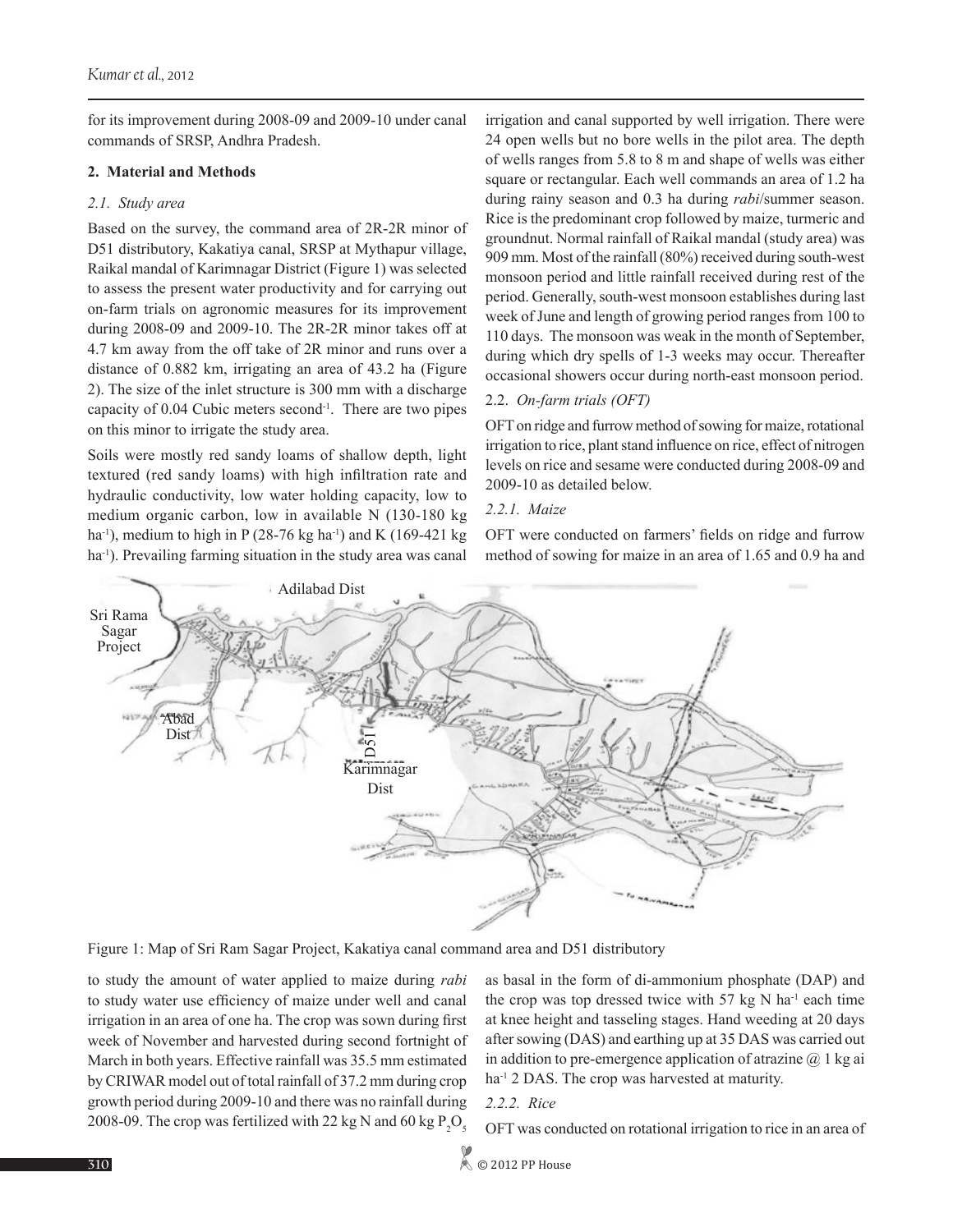

Figure 2: D51distributory command area and study area (2R-2R command area).

0.52 and 0.37 ha, on irrigation water requirement to rice under well and canal situations in an area of 0.6 ha, plant stand of 33 and 44 hills m-2 effect and zigzag planting on yield of rice and nitrogen levels influence on rice yield and water use efficiency in an area of 0.6 and 0.43 ha were conducted to improve the crop yield and also the water use efficiency. The crop was transplanted during second fortnight of January and harvested during second fortnight of April. The field was plowed twice and puddled twice with tractor. Nursery seedlings of 25-30 days old were transplanted in zigzag method. Butachlor  $\omega$  2.51 ha<sup>-l</sup> was applied 2-3 days after transplanting (DAT) and hand weeded twice at 25-30 and 45-60 DAT. The crop was fertilized with 22 kg N and 60 kg  $P_2O_5$  ha<sup>-1</sup> as basal in the form of DAP. The crop was top dressed in two splits with 50 kg N ha<sup>-1</sup> each time at tillering and panicle initiation (PI) stages. In nitrogen levels trial, it was applied as treatment<sup>-1</sup>,  $\frac{1}{3}$  each at planting, tillering and PI stages.

# *2.2.3. Sesame*

OFT on effect of nitrogen levels on sesame were conducted at 2R-2R minor in an area of 0.3 ha during *raib*/summer. The crop was sown during second week of February and was harvested during first week of May. The seed  $@$  4.5 kg ha<sup>-1</sup> was broadcasted after two times ploughing in sequence with turmeric. The crop was hand weeded twice and nitrogen was applied  $@$  60 kg ha<sup>-1</sup> each at 10 DAS and flowering in farmers practice and according to treatments.

2.3. *Rainfall*

Effective rainfall estimated through CRIWAR computer model based on the rainfall recorded at nearby rain gauge and other metrological parameters recorded at Regional Agricultural Research Station, Jagtial were used. There was no rainfall during crop growth period during 2008-09 and rainfall of 37.2 mm was received during 2009-10.

#### 2.4. *Quantification of irrigation water*

Irrigation volume from canal measured by portable RBC (Roplogle Bos Clements) flumes and from open wells was measured by fixing water meters (Dashmesh make) to delivery pipes of pumps installed at farmers' fields for the purpose. The water from SRSP was not released during 2009-10 due to shortage of water in the reservoir and water scarcity was observed in the study area. The water level in paddy fields was monitored daily through perforated plastic tubes that were inserted in to the soil to a depth of 0.3 m. Irrigation to maize and sesame was scheduled based on feel and appearance method followed by the farmers in the study area.

#### 2.5. *Collection of data and analysis*

Cropped area of individual farmers was collected based on interview of individual farmers and the total area was confirmed with the mandal revenue records. The yield was recorded after harvest of individual crops, dried and expressed as kg ha<sup>-1</sup> at 14% moisture. Field water productivity (kg grain m-3 water) was determined by dividing grain yield over sum volume of irrigation water and effective rainfall  $(m<sup>-3</sup>)$ . The data was analyzed statistically as per procedure suggested by Gomez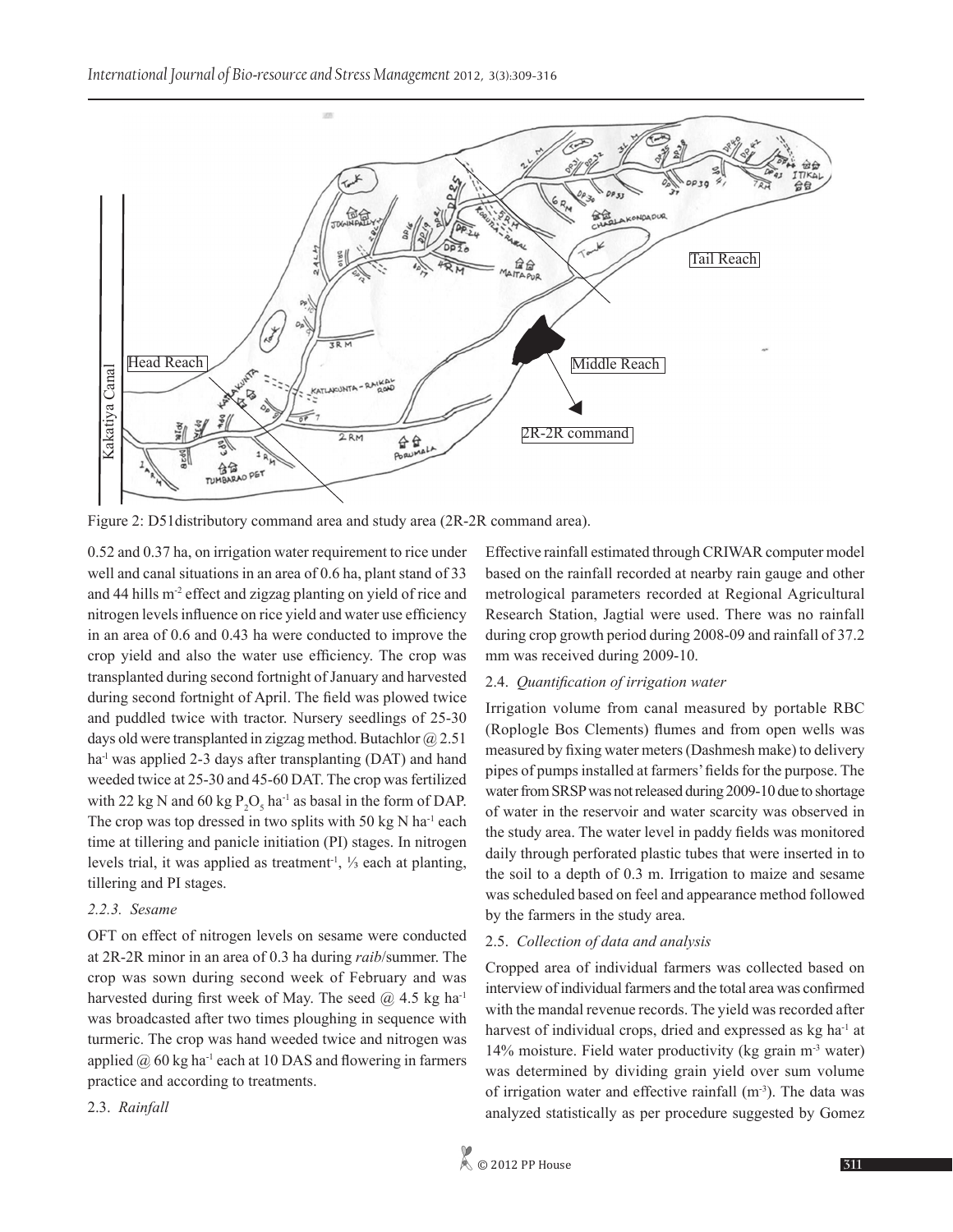and Gomez (1984).

### **3. Results and Discussion**

#### *3.1. Cropping pattern*

During *kharif* 2008, 11 farmers of study area cultivated rice crop and among irrigated dry crops, maize was preferred by nine farmers, turmeric + maize intercropping by 13. While in *kharif* 2009, 16 farmers preferred rice crop among irrigated dry crops, maize was preferred by 20 farmers, turmeric + maize intercropping by 16. During *rabi*, 2008-09, 17 farmers preferred rice and among irrigated dry crops, preference was for maize (23 farmers) followed by groundnut (9) and green gram (7). Contrary to that during *rabi,* 2009-10, only three farmers preferred rice and among irrigated dry crops, the farmers preference was for maize (20 farmers) followed by groundnut (16) and green gram (13).

There was not significant change in the cropping pattern during *kharif*, while there was clear change in cropping pattern in 2009-10 compared to 2008-09. Rice cropped area not varied much during *kharif* in both the years (23 and 27%) during 2008-09 and 2009-10, respectively as the rice was preferred by the framers having ground water source (open wells) as a supplementary source of irrigation water (Figure 3).

Similarly the sesame area during summer also not varied much. The area under rice was drastically reduced during *rabi* 2009-10 compared to 2008-09 due to shortage of water. Similarly, there was reduction in area of maize also (Figure 4). This reduced area was compensated with low water requiring and green gram during *rabi* 2009-10 compared to 2008-09. Similar results of farmers adjustments with crop diversification and conjunctive use of water under canal commands was reported by Venot et al. (2010).When there was scarcity of water.

#### *3.2. Performance of different agronomic practices*

#### *3.2.1. Ridge and furrow method of sowing for maize*

The crop growth of maize with in ridge and furrow method was better than that sown in flat beds and sowing of maize in ridges and furrows and border strips resulted in 29.2, 21.8, 20.3 and 14.4% higher grain yield than that of the crop sown in flat bed method during *rabi* 2008-09 and 2009-10, respectively (Table 1).

There was saving of 142 and 131 mm and 161.6 and 121.8 mm irrigation water under ridge and furrow method and border strip as compared to flat bed method of sowing during *rabi* 2008-09 and 2009-10, respectively. Further, water use efficiency (WUE) was also higher with ridge and furrow method of sowing followed by the border strip method as compared to flat bed. Similar results of higher yield in furrow irrigation were reported by Sepaskhah and Parand (2006), and Jin et al. (2010).

*3.2.2. Field water productivity of maize under two farming situations*

The farmers irrigated the maize crop with less water (189 mm) under wells as compared to crop under canal irrigation. Though the yield was higher under canal irrigation, the field water productivity was higher with well irrigation (Table 2). The water use was higher under canals irrigation compared to well irrigation as farmers were tempted irrigate crops with more water when the water availability was more under canal commands (Norman et al., 2008).





Figure 3: Cropping pattern during *khaif* (2008-09 and 2009-10)  $A = Maize + Turrence$ ;  $B = Mango$ ;  $C = Rice$ ;  $D = Maize$ 

There was 3.8 and 3.6% increase in yield and 7.9% (127 mm) and 11.8% (151 mm) saving in irrigation water during *rabi* 2008-09 and 2009-10, respectively due to rotational irrigation/ alternate wetting and drying (AWD) of rice (Table 3).

The water productivity was also higher with rotational irrigation AWD over farmers practice. Bouman and Tuong (2001) also reported AWD resulted in decreased water input by 5-50%. In transplanted and wet seeded rice, keeping the soil moisture continuously a near saturation level, reduced yields by 5% and water input by 35% and increased water use efficiency by 45% compared with flooded condition (Tabbal et al., 2002). Water saving irrigation regimes and techniques (maintaining a thin layer of standing water in the field, saturated, or alternate wet and dry soil conditions) could save about 20-70% of irrigation water without significant yield loss as compared to continuous shallow submergence (Aslam et al., 2002). Intermitted flooding irrigation at two-day intervals was as effective as continuous flooding for grain yield showing high water use efficiency (Piramoradian et al., 2004). Similarly, irrigation regime for rice that starts as conventional (flooded) and then changes to AWD can save water with little or no yield loss (Michiel et al., 2010).

#### *3.2.4. Water productivity of rice under two farming situations*

Grain yield was 2.9% higher under well irrigation as compared to canal  $+$  well irrigation. Farmers applied 152 mm  $(9.4\%)$ less water under well irrigation as compared to canal + well irrigation (Table 4).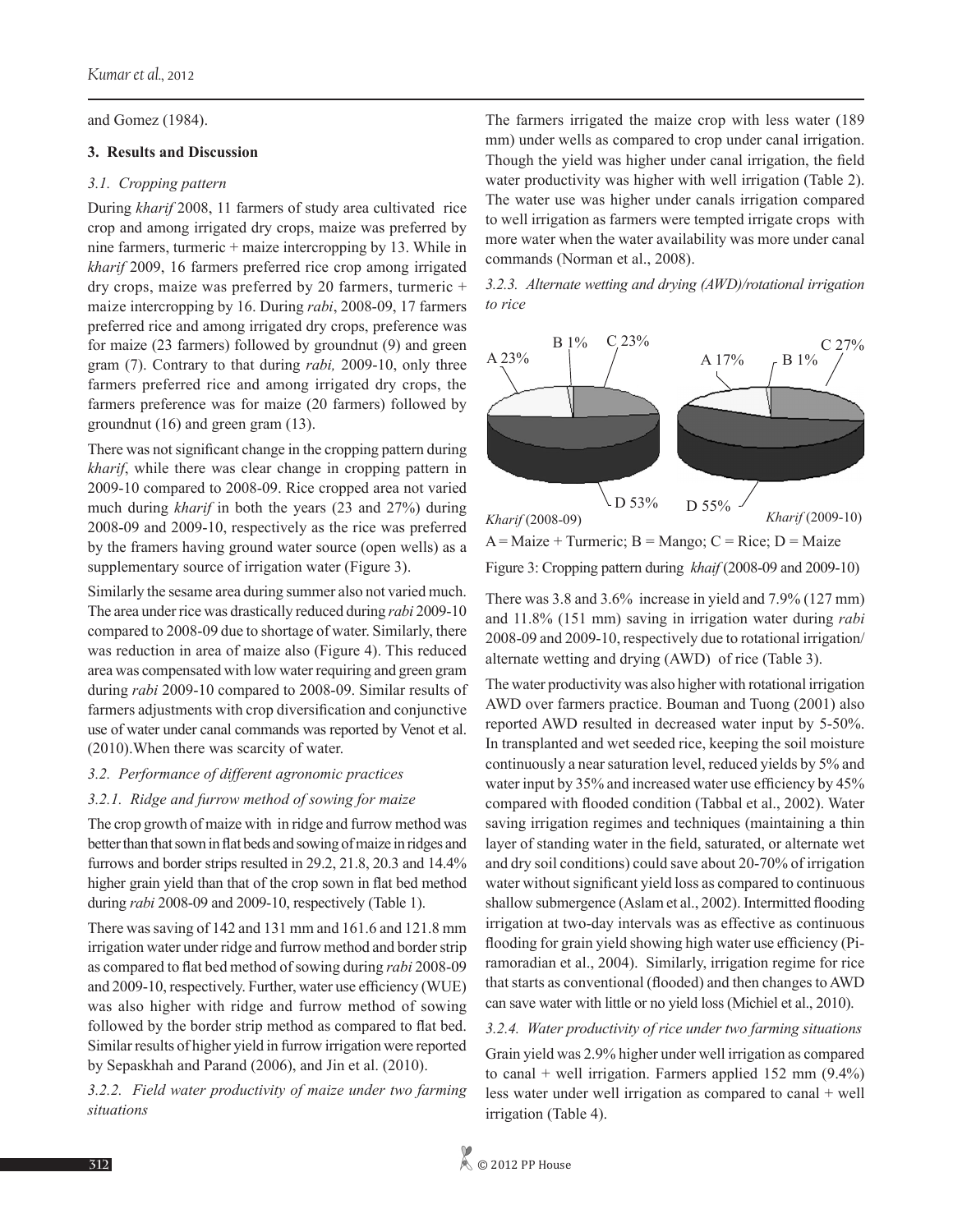| Sl. | Method of                       | Grain yield $(kg ha-1)$ |                   |                   | Water applied (mm) |          |      | Field water use efficiency |            |      |                   |      |      |
|-----|---------------------------------|-------------------------|-------------------|-------------------|--------------------|----------|------|----------------------------|------------|------|-------------------|------|------|
|     | No. irrigation                  |                         |                   |                   |                    |          |      |                            | $kg \, m3$ |      | ₹ m <sup>-3</sup> |      |      |
|     |                                 | a                       |                   | Mean              | a                  | $b^{**}$ | Mean | a                          | b          | Mean | a                 | b    | Mean |
|     | Ridge and furrow                | 8853c                   | $7636c*$          | $8245^{\circ}$    | 586                | 538      | 562  | 1.51                       | 1.42       | 1.47 | 12.1              | 11.4 | 11.8 |
|     | Border strip                    | 8344 <sup>b</sup>       | 7262 <sup>b</sup> | 7803 <sup>b</sup> | 606                | 579      | 593  | 1.38                       | 1.26       | 1.32 | 11.0              | 10.1 | 10.6 |
|     | Farmers' practice<br>(Flat bed) | $6853^{\circ}$          | $6348^{\rm a}$    | $6601^{\circ}$    | 713                | 700      | 707  | 0.96                       | 0.91       | 0.94 | 7.7               |      | 75   |

Table 1: Effect of irrigation method on water use efficiency of maize under 2R-2R minor of D51 distributory, SRSP (*rabi*, 2008-09 and 2009-10)

Grain price ( $\bar{\tau}$  kg<sup>-1</sup>)=8; \*Significant at 5% level of probability; \*\*Inclusive of effective rainfall; a: 2008-09; b: 2009-10

Table 2: Water use efficiency of maize in two farming situations under 2R-2R minor of D51 distributory, SRSP (rabi, 2008-09) (mean of three farmers)

| S <sub>1</sub> . | Farming          | Grain             | Water   | Field water use |                                    |  |
|------------------|------------------|-------------------|---------|-----------------|------------------------------------|--|
| No.              | situation        | yield (kg)        | applied |                 | efficiency                         |  |
|                  |                  | $ha^{-1}$ )       | (mm)    | $kg \, m^{-3}$  | $\bar{\mathbf{z}}$ m <sup>-3</sup> |  |
|                  | Well irrigation  | 8080 <sup>b</sup> | 609     | 1 33            | 10.6                               |  |
|                  | Canal irrigation | 8687 <sup>a</sup> | 798     | 1 09            | 87                                 |  |
|                  |                  |                   |         |                 |                                    |  |

Grain price ( $\bar{\tau}$  kg<sup>-1</sup>)=8; \*Significant at 5% level of probability

The field water use efficiency was also greater with well irrigation than canal + well irrigation. The farmers tended to often increase the irrigation application rate when costs of



 $A = Maize + Turrence$ ;  $B = Mango$ ;  $C = Rice$ ;  $D = Maize$ ;  $E$  $=$  Greengran;  $F =$  Groundnut

Figure 4: Cropping pattern during rabi (2008-09 and 2009-10)

|     | Table 3: Performance of rice under rotational irrigation under 2R-2R minor of D51 distributory, SRSP (rabi, 2008-09 and 2009-10) |                    |                         |                   |                    |      |      |                            |                            |      |     |                              |      |
|-----|----------------------------------------------------------------------------------------------------------------------------------|--------------------|-------------------------|-------------------|--------------------|------|------|----------------------------|----------------------------|------|-----|------------------------------|------|
| S1. | Irrigation method                                                                                                                |                    | Grain yield $(kg ha-1)$ |                   | Water applied (mm) |      |      | Field water use efficiency |                            |      |     |                              |      |
| No. |                                                                                                                                  |                    |                         |                   |                    |      |      |                            | Grain $(\text{kg m}^{-3})$ |      |     | $\bar{\tau}$ m <sup>-3</sup> |      |
|     |                                                                                                                                  | a                  | <sub>h</sub>            | Mean              | a                  | b.   | Mean | a                          | <sub>h</sub>               | Mean | a   | h                            | Mean |
|     | Rotational irrigation                                                                                                            | 7985 <sup>b*</sup> | 5970 <sup>b</sup>       | 6978 <sup>b</sup> | 1490               | 1129 | 1310 | 0.54                       | 0.53                       | 0.54 | 5 O | 4.9                          | 5.0  |
|     | Farmers practice                                                                                                                 | 7689ª              | 5760 <sup>a</sup>       | $6725^{\circ}$    | 1617               | 1280 | 1549 | 0.48                       | 0.45                       | 0.47 | 45  | 44                           | 44   |

Grain price ( $\bar{\tau}$  kg<sup>-1</sup>)=9.3; \*Significant at 5% level of probability; a: 2008-09; b: 2009-10

getting water to the farm were relatively low or unrestricted so as to reduce their labor input for field water distribution and when the costs of getting water to the farm were high or water in scarce or limited, lower application rates were observed along with increased labor input with more efficient use of the resource (Norman et al., 2008).

# *3.2.5. Plant stand effect on yield of rice*

Yield recorded with 33 ( $20 \times 15$  cm<sup>2</sup>) and 44 ( $15 \times 15$  cm<sup>2</sup>) hills m<sup>-2</sup> was 14.1% and 18.7% higher than that of 25 hills m<sup>-2</sup>  $(6934 \text{ kg ha}^{-1})$  and field water use efficiency was higher with 33 and 44 plants  $m<sup>2</sup>$  than 25 plants  $m<sup>2</sup>$  (Table 5).

These results corroborate the findings of Hayashi (2006), who reported that higher plant density resulted in higher grain yield under flooded fields and water productivity of rice increased with increasing plant density.

Table 4: Yield and water use efficiency of rice in two irrigation situations under 2R-2R minor of D51 distributory, SRSP (rabi, 2008-09)

| Sl.            | Farming                      | Yield                               |              | Water | Field water            |          |  |
|----------------|------------------------------|-------------------------------------|--------------|-------|------------------------|----------|--|
| N <sub>0</sub> | situation                    | $(kg ha^{-1})$                      |              |       | applied use efficiency |          |  |
|                |                              | Grain                               | <b>Straw</b> | (mm)  | Grain                  | ₹        |  |
|                |                              |                                     |              |       | $(\text{kg m}^3)$      | $m^{-3}$ |  |
|                | Well                         | $7780^{b*}$                         | 9258b        | 1465  | 0.53                   | 5.6      |  |
|                | irrigation                   |                                     |              |       |                        |          |  |
| $\mathcal{L}$  | $Canal + well$<br>irrigation | 7558 <sup>a</sup> 9146 <sup>a</sup> |              | 1617  | 0.47                   | 49       |  |

Grain price ( $\bar{\tau}$  kg<sup>-1</sup>)=9.3; Straw price ( $\bar{\tau}$  kg<sup>-1</sup>)=1; \*Significant at 5% level of probability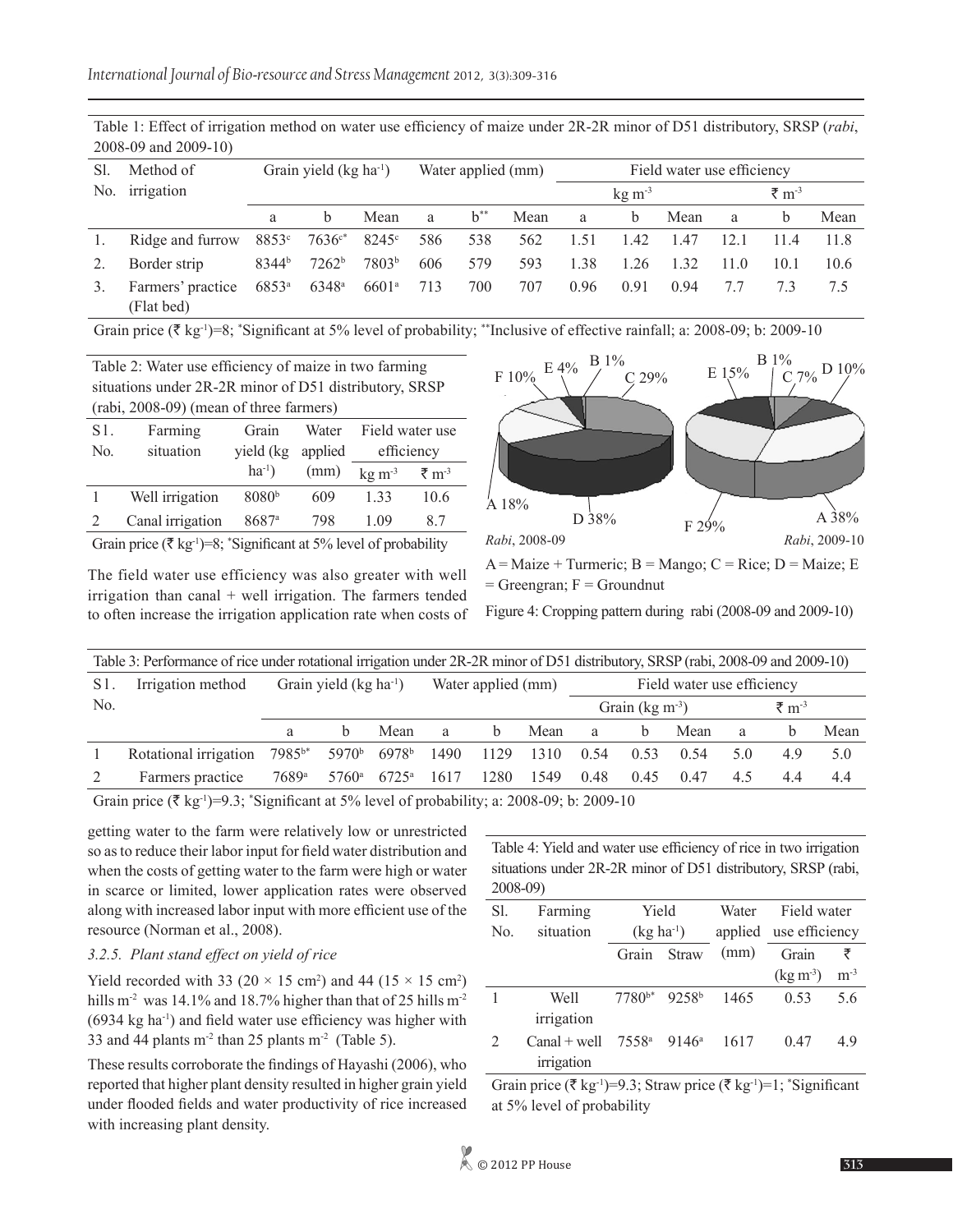| SI.<br>N <sub>0</sub> | Plant stand<br>$(no.$ in |                   | Yield (kg)<br>$ha^{-1}$ ) | Water<br>applied | Field water use<br>efficiency |                              |  |  |
|-----------------------|--------------------------|-------------------|---------------------------|------------------|-------------------------------|------------------------------|--|--|
|                       | area, $cm2$ )            | Straw<br>Grain    |                           | (mm)             | Grain<br>$(\text{kg m}^3)$    | $\bar{\tau}$ m <sup>-3</sup> |  |  |
| 1                     | 44<br>$(15 \times 15)$   | $8233c*$          | 10292 <sup>c</sup>        | 1617             | 0.51                          | 5.4                          |  |  |
| 2                     | 33<br>$(20 \times 15)$   | 7911 <sup>b</sup> | 9414 <sup>b</sup>         | 1617             | 0.49                          | 5.1                          |  |  |
| 3                     | 25<br>(zigzag)**         | 6934 <sup>a</sup> | 7974 <sup>a</sup>         | 1617             | 0.43                          | 4.5                          |  |  |

Table 5: Effect of plant stand (number m<sup>-2</sup>) on rice yield and water use efficiency under 2R-2R minor of D51distributory, SRSP (*rabi*, 2008-09)

#### *3.2.6. Effect of N levels on yield and water productivity of rice*

There was an increase in grain and straw yield of rice due to increased level of nitrogen application and the increase was up to 240 kg N ha<sup>-1</sup>. The increase in yield was 0.7, 8.8, and 19.8% due to application of N  $@180, 210$  and 240 kg ha<sup>-1</sup>, respectively compared to  $150\text{kg}$  ha<sup>-1</sup> (FP) during 2008-09, while it was 3.7, 11.3, and 21.7% due to application of N @ 180, 210 and 240 kg ha<sup>-1</sup>, respectively compared to  $150$  kg ha<sup>-1</sup> (FP) during 2009-10. Application of N improved the water use efficiency of rice from 4.0 to 4.8 kg mm<sup>-1</sup> and 5.1 to 6.2 kg mm<sup>-1</sup> during 2008-09 and 2009-10, respectively as N level increased from 150 (FP) to 240 kg ha-1 (Table 6).

Yields increased as N level increased to higher than recommended level may be due to field to field irrigation there by higher leaching losses. Similar results of increased grain yield and dry matter as applied N rate was increased was reported by

\*\*Farmers' practice; \* Significant at 5% level of probability

Table 6: Rice yield and water use efficiency as influenced by different nitrogen levels under 2R-2R minor of D51 distributory, SRSP (*rabi*, 2008-09 and 2009-10)

| $S1$ .         | Nitrogen       | Grain yield (kg ha <sup>-1</sup> ) |                     |                     | Water applied (mm) |          |      | Field water use efficiency |                       |      |        |       |      |
|----------------|----------------|------------------------------------|---------------------|---------------------|--------------------|----------|------|----------------------------|-----------------------|------|--------|-------|------|
| N <sub>0</sub> | $(kg ha^{-1})$ |                                    |                     |                     |                    |          |      |                            | $kg \, \text{m}^{-3}$ |      | ₹ $m3$ |       |      |
|                |                | 2008-                              | 2009-               | mean                | 2008-              | $2009 -$ | mean | 2008-                      | $2009 -$              | mean | -2008- | 2009- | mean |
|                |                | 09                                 | 10                  |                     | 09                 | 10       |      | 09                         | 10                    |      | 09     | 10    |      |
|                | 180            | 6588 <sup>c*</sup>                 | 6077c               | 6333 <sup>c</sup>   | 1617               | 1149     | 1383 | 0.41                       | 0.53                  | 0.47 | 3.81   | 4.9   | 4.4  |
| 2              | 210            | 7117 <sup>b</sup>                  | $6525^{b}$          | $6821^a$            | 1617               | 1149     | 1383 | 0.44                       | 0.57                  | 0.51 | 4.11   | 5.3   | 4.7  |
| 3              | 240            | 7838ª                              | 7135 <sup>a</sup>   | 7487a               | 1617               | 1149     | 1383 | 0.48                       | 0.62                  | 0.55 | 4.45   | 5.8   | 5.1  |
| $\overline{4}$ | FP(150)        | 6540°                              | $5862$ <sup>c</sup> | $6201$ <sup>c</sup> | 1617               | 1149     | 1383 | 0.40                       | 0.51                  | 0.46 | 3.70   | 4.7   | 4.3  |

FP=Farmers' practice; Grain price ( $\bar{\tau}$  kg<sup>-1</sup>)=9.3; 'Same letter in each column are not significantly different at 5% level of probability

Zhong and Huang (2002). Similarly, Piramoradian et al. (2004) also reported increase in N application rate to 112-152 kg ha-1 increased grain yield under any irrigation conditions of flooding, intermittent flooding and sprinkler irrigation.

Yield increase with sesame was 6.9, 7.6 and 11.9% higher during 2008-09, while it was 8.0, 15.0 and 20.9% higher during 2009-10 with 70, 80 and 90 kg N ha<sup>-1</sup> over 60 kg N ha<sup>-1</sup> (FP), respectively. The water use efficiency improved from 0.21 to 0.24 kg m-3 and 0.21 to 0.25 kg m-2 during 2008-09 and 2009-10, respectively (Table 7).

*3.2.7. Nitrogen levels on yield and water productivity of sesame*

Table 7: Yield and water use efficiency of sesame as influenced by different nitrogen levels under 2R-2R minor of D51distributory, SRSP (summer, 2008-09 and 2009-10)

| $S1$ .         | Nitrogen       | Seed yield        |                  |                  | Water applied (mm) |     |      | Field water use efficiency |      |      |         |      |      |
|----------------|----------------|-------------------|------------------|------------------|--------------------|-----|------|----------------------------|------|------|---------|------|------|
| No.            | $(kg ha^{-1})$ |                   |                  |                  |                    |     |      | $kg \, m^{-3}$             |      |      | ₹ $m-3$ |      |      |
|                |                | $(kg ha^{-1})$    |                  |                  |                    |     |      | А                          | B    | Mean | А       | В    | Mean |
|                |                | A                 | B                | Mean             | A                  | B   | Mean | A                          | B    | Mean | A       | B    | Mean |
|                | 60 (FP)        | $1000c*$          | 798 <sup>c</sup> | 899c             | 470                | 385 | 428  | 0.21                       | 0.21 | 0.21 | 13.9    | 13.9 | 13.9 |
| 2              | 70             | 1061 <sup>b</sup> | 862 <sup>b</sup> | 961 <sup>b</sup> | 470                | 385 | 428  | 0.23                       | 0.22 | 0.22 | 15.2    | 14.5 | 15.2 |
| 3              | 80             | 1076 <sup>b</sup> | 918 <sup>a</sup> | 997b             | 470                | 385 | 428  | 0.23                       | 0.24 | 0.23 | 15.2    | 15.8 | 15.2 |
| $\overline{4}$ | 90             | 1119 <sup>a</sup> | $965^{\rm a}$    | $1042^a$         | 470                | 385 | 428  | 0.24                       | 0.25 | 0.24 | 15.8    | 16.5 | 15.8 |

FP=Farmers' practice; Seed price ( $\bar{\tau}$  kg<sup>-1</sup>)=66; \*Means with same letter in each column were not significant at 5% level of probability;  $A = 2008-09$ ;  $B = 2009-10$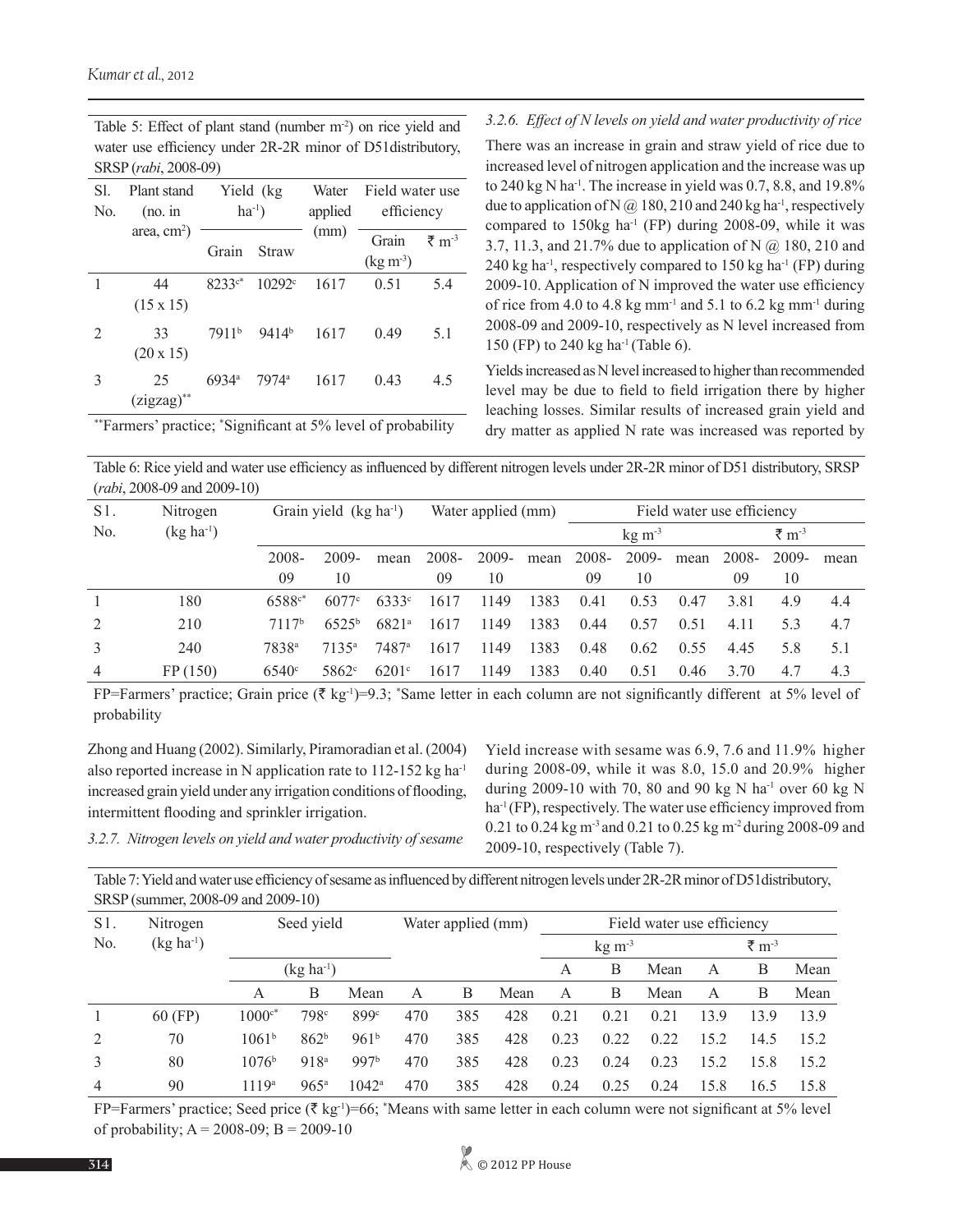Application of N significantly enhanced growth and yield attributes and seed yield up to  $150 \text{ kg N}$  ha<sup>-1</sup> (Nahar et al. (2008). While, higher yield of sesame at  $80 \text{ kg N}$  ha<sup>-1</sup> compared to 0 and 40 kg N ha<sup>-1</sup> was reported by Sarkar et al.  $(2010)$ . Contrary to that Haruna et al. (2011) concluded application of 120 kg N ha<sup>-1</sup> along with 15 t ha<sup>-1</sup> poultry manure and 13.2 kg P ha<sup>-1</sup> recorded higher yield over 60 kg N ha<sup>-1</sup> along with 15 t ha<sup>-1</sup> poultry manure and 13.2 kg P ha<sup>-1</sup>. Further, Jooyban and Moosavi (2012) found that increasing N fertilization to 200 kg ha-1 resulted in higher sesame seed yield as compared to 0 and 100 kg N ha<sup>-1</sup>.

# **4. Conclusion**

Results suggest that under Sri Ram Sagar Project (SRSP) canal command, the grain yield and field water productivity improved by adoption of ridge and furrow method of irrigation in place of flat bed for maize, rotational irrigation/alternate wetting and drying and by maintaining  $44$  hills m<sup>-2</sup> in rice during *rabi*. By adoption these agronomic techniques there will be a saving of 122-162 mm of water in maize and 8-12% water in rice over farmer's practice of flat bed in maize and daily irrigation (continuous submergence of 5-10cm), respectively. Further, application of higher levels of N than recommended has improved grain yield of rice and thereby field water use efficiency. Application of 90 kg  $N$  ha<sup>-1</sup> improved yield and water use efficiency of sesame. The irrigation rate (quantity of water) applied was more under canal irrigation compared to well irrigation. The farmers adjusted their cropping pattern by crop diversification from rice to green gram and ground nut and used well water in conjunction with rain and canal when water scarcity observed during 2009-10 compared to 2008-09 under D51 canal command area of SRSP.

# **5. References**

- Aslam, M., Asad, S.Q., Vilma, M.H., 2002. Water saving strategies for irrigated rice. Journal of Drainage and Water Management 6(1), 25-36.
- Bouman, B.A.M., Tuong, T.P., 2001. Field water management to save water increase its productivity in irrigated rice. Agricultural Water Management 49, 11-30.
- Gomez, A.K., Gomez, A.A., 1984. Statistical Procedures for Agricultural Research. A Wiley Inter-science Publication, Johnwilley and Sons, New York, 657.
- FAO, 2010. Aquastat- Indiaprofile-Prospects for agricultural water management. http://www.fao.org/nr/water/ aquastat/countries/india/index.stm
- Haruna, I.M., Aliyu, L., Olufajo, O.O., Odion, E.C., 2011. Growth of sesame (*Sesamum indicum* L.) as influenced by poultry manure, nitrogen and phosphorous in Samaru,

Nigeria. American-Eurasian Journal of Agriculture and Environmental Sciences 10(4), 561-568.

- Hayashi, S., Kamoshita, A., Yamagishi, J., 2006. Effect of planting density on grain yield and water productivity of rice (*Oryza Sativa* L.) grown in flooded and non-flooded fields in Japan. Plant Production Science 9(3), 298-311.
- Jin, Y.H., Zhou, D.W., Jiang, S.C., 2010. Comparison of soil water content and corn yield in furrow and conventional ridge sown systems in a semi-arid region of China. Agricultural Water Management 97(2), 326-332.
- Jooyban, Z., Moosavi, G.S., 2012. Seed yield and some yield components of sesame as affected by irrigation interval and different levels of N fertilization and superabsorbent. African Journal of Biotechnology 11(49), 10944-10948.
- Michiel, E. de Vries, Jonne Rodenburg, Boubie, V. Bado, Abdoualye Sow, Peter A. Leffelaar, Ken E. Giller, 2010. Rice production with less irrigation water is possible in a Sahelian environment. Field Crop Research 116, 154-164.
- Molden, D., Sakthivadivel, R., Habib, Z., 2001. Basin-level use and productivity of water: examples from South Asia. Research Report 49, International Water Management Institute, Colombo, Sri Lanka, 24.
- Nahar,Z., Mistry, K.K., Saha, A.K., Khaliq, Q.A., 2008. Response of nitrogen levels on yield of sesame (*Sesamum indicum* L.). SAARC Journal of Agriculture 6(1), 1-7.
- Norman, W.R., Ian Me Cann, Al-Ghafri, A., 2008. On farm labour allocation and irrigation water use: case studies among small holders systems in arid regions. Irrigation and drainage systems 22, 79-92.
- Piramoradian, N., Sepaskhah, R.A., Maftoun, M., 2004. Effects of water saving irrigation and nitrogen fertilization on yield and yield components of rice (*Oryza sativa* L.). Plant Production Science 7(3), 337-346.
- Sarkar, A., Sarkar, S., Zaman, A., Rana, S.K., 2010. Performance of summer sesame (*Sesamum indicum*) under different irrigation regimes and nitrogen levels. Indian Journal of Agronomy 55(2), 143-146.
- Sepaskhah, R.A., Parand, A.R., 2006. Effects of alternate furrow irrigation with supplemental every-furrow irrigation at different growth stages on the yield of maize (*Zea mays* L.). Plant Production Science 9(4), 415-442.
- Tabbal, D.F., Bouman, B.A.M., Bhuiyan, S.I., Sibayan, E.B., Sattar, M.A., 2002. On farm strategies for reducing water input in irrigated rice: case studies in the Philippines. Agricultural Water Management 56, 93-112.
- Venot, J.P., Reddy, V.R., Umapathy, D., 2010. Coping with drought in irrigated South India: farmer's adjustments in Nagarjuna Sagar. Agricultural Water Management 97, 1434-1442.